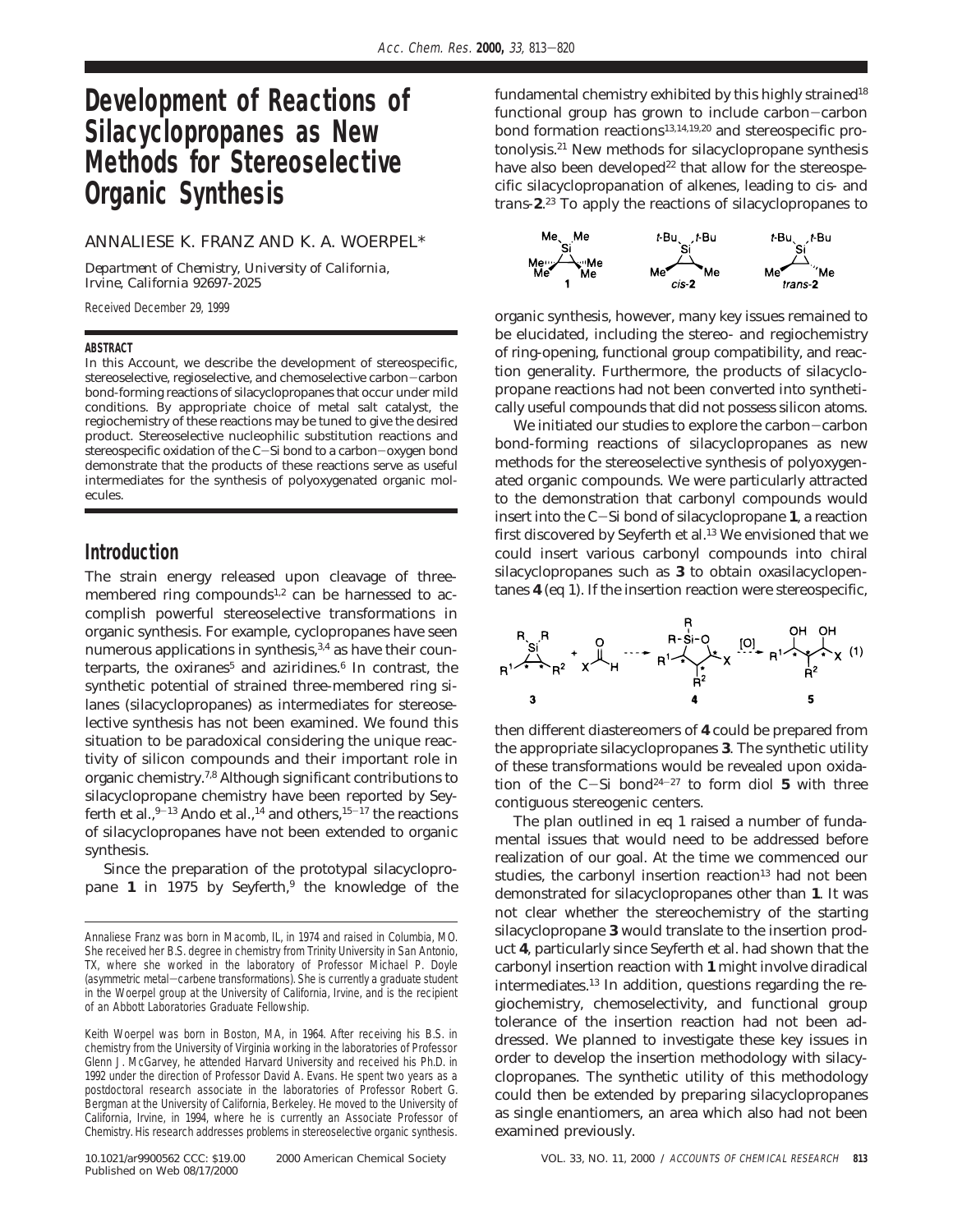Over the course of the past few years, we have explored the reactions of silacyclopropanes and shown the synthetic utility of these reactions for the stereoselective synthesis of functionalized diols and triols. We have focused on the reactions of Boudjouk-type silacyclopropanes<sup>23</sup> such as *cis*- and *trans*-2 because they were easily prepared in one step from alkenes and could be obtained as single diastereomers. Our investigations have illuminated new aspects of the fundamental reactivity of these strained silanes, in particular the stereochemistry of their reactions. In this Account, we describe the development of stereospecific, stereoselective, regioselective, and chemoselective carbon-carbon bond-forming reactions of silacyclopropanes that occur under mild conditions. We also demonstrate that the products of these reactions serve as useful intermediates for the synthesis of polyoxygenated organic molecules with several stereogenic centers.

## **Reactions of Silacyclopropanes**

To determine whether silacyclopropanes would undergo stereospecific insertions, we first focused on ring-opening reactions with aldehydes. Although silacyclopropanes *cis*and *trans*-**2** reacted with benzaldehyde under thermal conditions ( $\geq 100$  °C), the desired oxasilacyclopentane products **<sup>6</sup>**-**<sup>9</sup>** were accompanied by significant quantities of side products. In the presence of Lewis bases,<sup>19</sup> however, the insertion reactions with benzaldehyde proceeded rapidly at or below room temperature with inversion of configuration (eqs 2 and 3).28,29 This acceleration is consistent with the initial formation of a more reactive pentacoordinate siliconate intermediate between the catalyst and the silacyclopropane.<sup>30</sup>





The development of insertion reactions with benzaldehyde served as an important advance in our studies because it proved that silacyclopropane stereochemistry would translate to product stereochemistry. Unfortunately, this Lewis base-catalyzed transformation was not general. Under the basic conditions optimized for benzaldehyde, aldehydes such as crotonaldehyde and isobutyraldehyde afforded only silyl enol ether products.29 Attempts to catalyze insertion with less basic reagents such as Bu4NF, Bu4NCl, and HMPA resulted in either no reaction or enolization.

In our search for nonbasic nucleophilic catalysts to

effect insertion reactions of silacyclopropane *trans*-**2**, we discovered that formamides insert with high diastereoselectivity (eq  $4$ ).<sup>31</sup>



This reaction was unexpected since the carbonyl group of an amide is unreactive to most nucleophiles.32 The formation of oxasilacyclopentane **10** from *trans*-**2** indicated that this reaction proceeds with retention of silacyclopropane configuration, the opposite to the stereochemical course exhibited with aldehydes (eqs 2 and 3). The stereospecificity of the formamide insertion could not be rigorously determined, however, because the cis stereoisomer of the starting material decomposed at elevated temperatures before insertion (eq 5). To explain the



stereochemistry observed for insertion into *trans*-**2** (eq 4), we proposed<sup>31</sup> that this reaction proceeds via a Lewis acid-base complex **<sup>11</sup>**. <sup>33</sup>-<sup>35</sup> The formation of adduct **11** also accounts for the different reactivity observed for *trans*-**2** with formamides as compared to that for aldehydes. Coordination of the amide to the electrophilic strained-ring silane both enhances the nucleophilicity of the silacyclopropane and activates the formyl group for internal nucleophilic attack.36,37



Further investigations determined that formamides insert into the more substituted C-Si bond of unsymmetrical silacyclopropane **12** with high regioselectivity (eq 6). Selective cleavage of the more substituted C-Si bond



of **12** to give product **13** is also consistent with the intermediacy of a Lewis acid-base adduct such as **<sup>11</sup>**. With silacyclopropane **12**, two possible pentacoordinate siliconate intermediates, **14** and **15**, must be considered.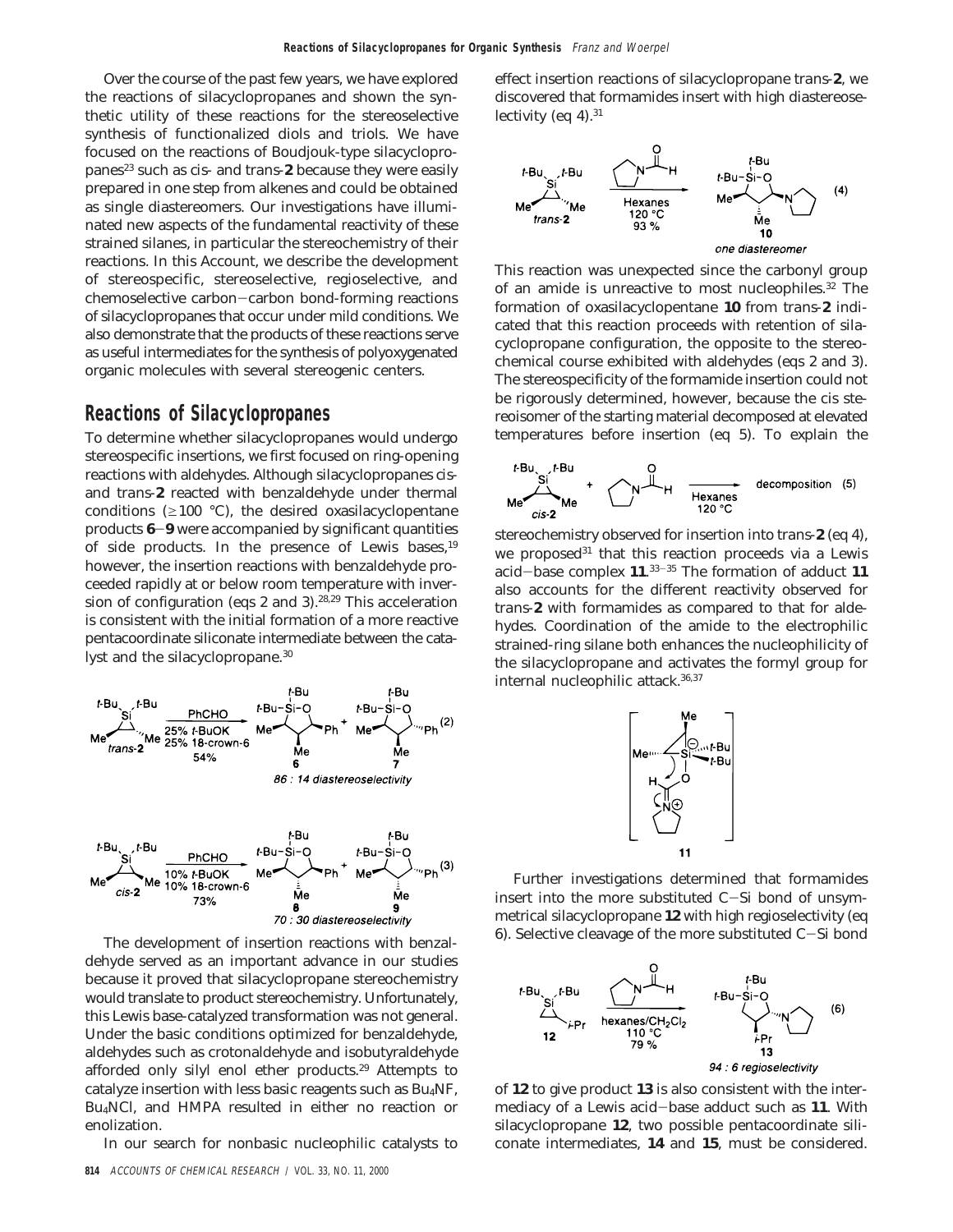

Whereas complex **15** suffers from steric repulsion between the *tert*-butyl groups on silicon and the axial isopropyl group, the alternate intermediate **14** does not. Reaction through siliconate **14** affords the observed product **13**.

We envisioned that *N*,*O*-acetals such as **10** and **13** would serve as precursors to oxocarbenium ions which could be transformed into more functionalized oxasilacyclopentanes, but the high acid sensitivity of these materials created some difficulties in their handling. Although these acetals could be handled under anhydrous and nonacidic conditions, exposure to even mildly acidic conditions (such as standing as solutions in  $CDCl<sub>3</sub>$ ) led to extensive hydrolysis. We found it convenient to convert the formamide insertion products to more stable and synthetically useful acetates such as **16** (vide infra). For example, *N*,*O*-acetal **10** was hydrolyzed to a mixture of hemiacetals which was acetylated to obtain a single diastereomer of acetate **16** (eq 7).<sup>31,38</sup> The stereochemistry



of **16**, which has been proven by X-ray crystallography,39 is likely the thermodynamically favored diastereomer, since it is obtained from a mixture of hemiacetals. The route to acetate **16** could not be extended to the *cis*dimethyl analogue because the silacyclopropane *cis*-**2** did not insert under the corresponding thermal conditions.

We developed an alternate route to the elusive *cis*dimethyl acetate **18** in the course of our studies of the ring-expansion of silacyclopropanes with isocyanides, a reaction first developed by Weidenbruch et al.<sup>40</sup> The milder conditions of the isocyanide insertion allowed us to avoid the high-temperatures required for the formamide insertion. We demonstrated that this reaction proceeds with retention of silacyclopropane configuration (eqs  $8$  and  $9$ ).<sup>41</sup> As with the reactions of formamides,



isocyanide insertions occur into the more substituted C-Si bond of an unsymmetrical silacyclopropane. Treatment of the resulting iminosilacyclobutanes such as *cis*-**17** with mild acid led to hydrolysis of the C-Si bond followed by imine hydrolysis. Acetylation of the resulting product afforded the previously inaccessible *cis*-dimethyl acetate **18** (eq 9).41

Concurrent with our research on the isocyanide insertion reaction (eqs 8 and 9), we were also searching for a way to catalyze the insertion of formamides into the thermally sensitive silacyclopropane *cis*-**2**. Acids and bases (both Brønsted and Lewis) were ineffective as catalysts for the amide insertion, primarily leading to decomposition or hydrolysis products. When we expanded our attempts to include metal salts, we observed that copper salts (10 mol % CuI, CuCN, or CuBr<sub>2</sub>) effectively catalyzed the amide insertion into *cis*-**2**, as well as silacyclopropanes *trans*-**2** and **12**, at or below room temperature.42 As with the thermal formamide insertions, stereospecific retention of configuration was observed (eqs 10 and 11). The copper-catalyzed insertion of a formamide into unsymmetrical silacyclopropane **12** occurred at the more substituted C-Si bond (eq 12), but with even higher regioselectivity (>99:1) than was observed previously.



Based on a number of transformations designed to elucidate the mechanism, we believe that the coppercatalyzed insertion reaction proceeds by transmetalation of silicon to copper to form organocopper intermediate **22** (eq 13).<sup>42</sup> The transmetalations of silanes to copper, <sup>43-46</sup> as well as palladium, $47$  have been demonstrated previ-



VOL. 33, NO. 11, 2000 / ACCOUNTS OF CHEMICAL RESEARCH **815**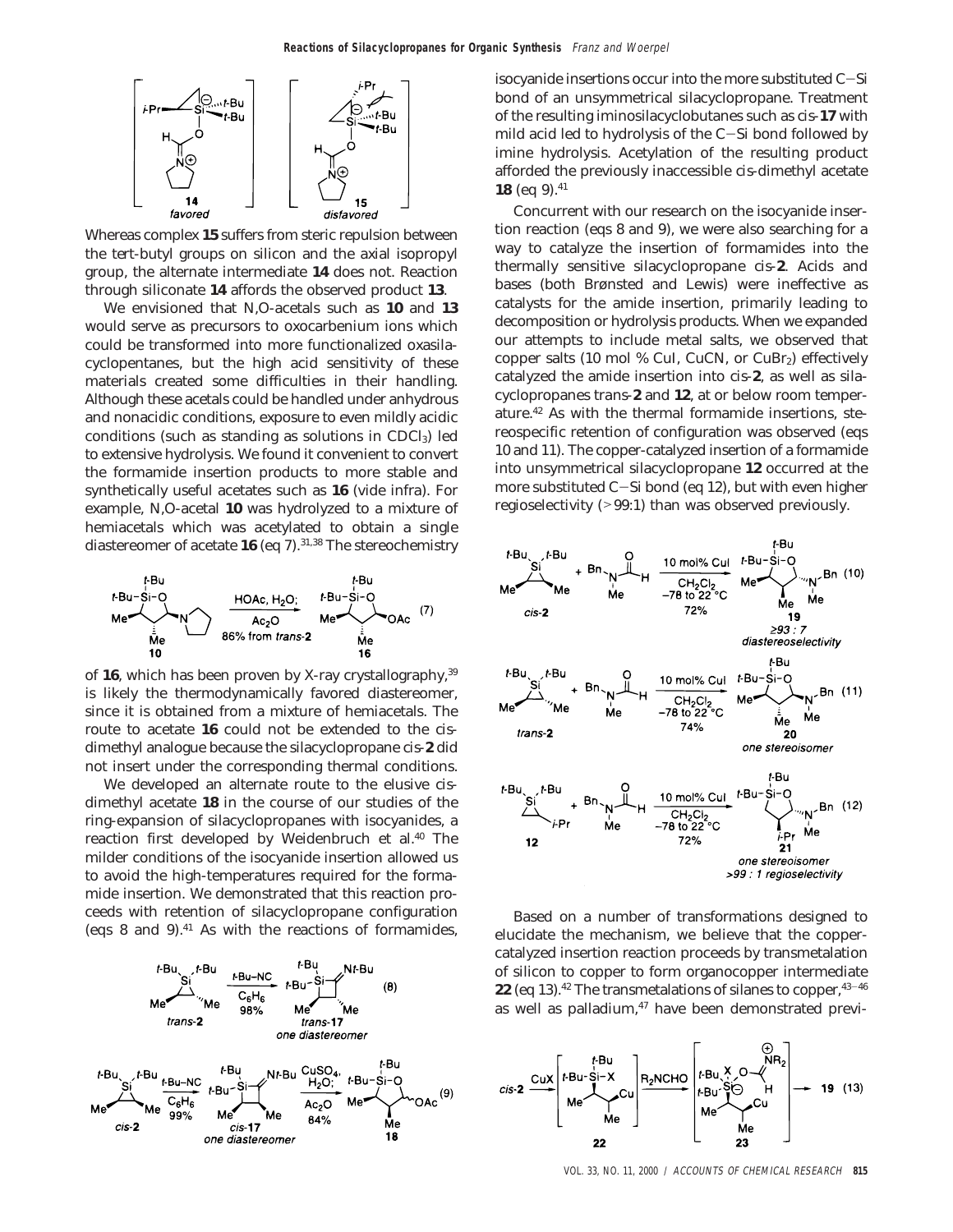ously. The activation of the amide toward nucleophilic attack likely occurs by silylation with the silyl halide<sup>48</sup> generated in situ.

The discovery of the copper-catalyzed insertion not only provided milder conditions for amide insertion, but it also expanded the generality of the insertion reaction with respect to the carbonyl compound. For example, we had been unable to insert nonaromatic aldehydes or ketones under any conditions. Under the influence of copper catalysts, however, insertions of  $\alpha$ , $\beta$ unsaturated aldehydes and even esters (vide infra) were achieved with high diastereoselectivity and excellent regiocontrol (eq 14). Saturated aldehydes could not be coaxed into reaction, even at elevated temperatures (eq 15).



Our proposed transmetalation mechanism for the copper-catalyzed insertion reaction is consistent with the enhanced reactivity of  $\alpha$ , $\beta$ -unsaturated aldehydes over their saturated analogues. The alkylcopper species formed upon transmetalation could undergo oxidative addition to form oxy-*π*-allyl intermediate **25**. Silylation of this species to form **26**, followed by reductive elimination, would afford oxasilacyclopentane **24** (eq 16). This pathway would not be accessible to saturated aldehydes.



This mechanistic analysis led to the development of the insertion of saturated aldehydes into silacyclopropanes. We reasoned that the generation of organometallic intermediates from metal salts other than copper, including those incapable of oxidative addition processes, would allow a wider range of carbonyl compounds to insert. We tested this hypothesis experimentally and determined that zinc salts catalyze the insertions of aliphatic and aromatic aldehydes and ketones. To our surprise, the zinc-catalyzed insertions of substrates such as butyraldehyde occurred into the less substituted C-Si bond with >99:1 regioselectivity (eq 17).49 This experiment represents the first time that we had been able to functionalize the less substituted <sup>C</sup>-Si bond selectively.



The complementary regioselectivity of insertion exhibited by different metal salt catalysts extends beyond saturated aldehydes to include the particularly powerful insertion of formate esters. By the appropriate choice of either zinc or copper salts, we can access either regioisomeric acetal **<sup>28</sup>** or **<sup>29</sup>** with >99:1 regioselectivity as mixtures of anomers (eqs 18 and 19). These acetals serve as precursors to oxocarbenium ions that have proven to be useful intermediates for the synthesis of polyoxygenated organic compounds (vide infra).



The differences in regioselectivity and reactivity observed for the zinc- and copper-catalyzed insertions (eqs 18 and 19) indicate that these reactions proceed by different pathways. In the case of the copper-catalyzed reaction, we have accumulated significant evidence that is consistent with a transmetalation mechanism. In contrast,  $\text{ZnBr}_2$  most likely activates the carbonyl compound, while the bromine atom may coordinate to the silicon atom of the silacyclopropane (as shown in transition structure **30**) to enhance the nucleophilicity of the strained ring. This pathway is similar to the mechanisms proposed for the Lewis acid-catalyzed cyanosilation<sup>50</sup> and hydrosilylation<sup>51</sup> of aldehydes and ketones as well as the additions of other organometallic species to carbonyl compounds.<sup>52,53</sup> Formation of the 1,3-regioisomer would occur to avoid unfavorable steric interactions between the substituent on the silacyclopropane and the carbonyl substrate as shown in **31**.

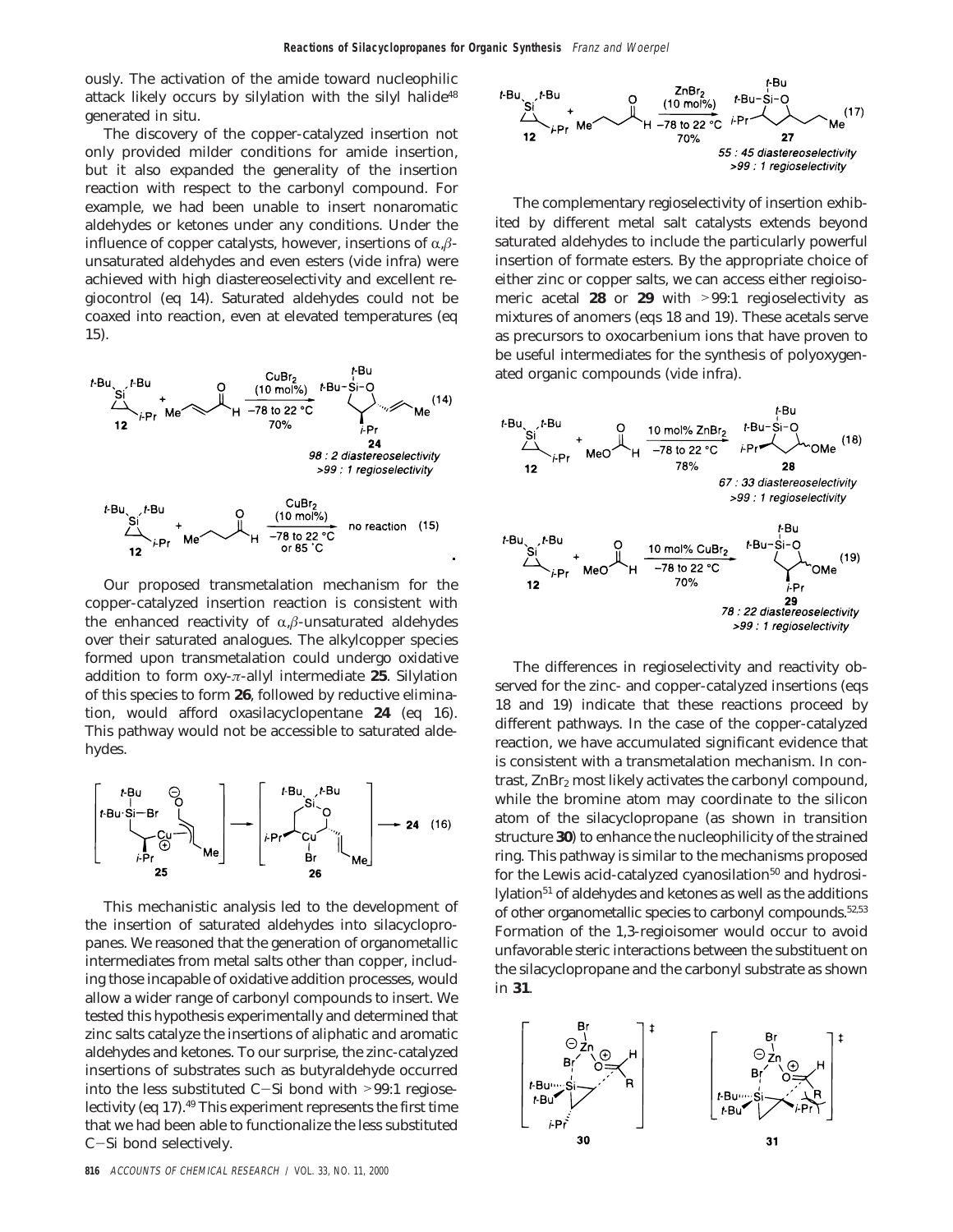In contrast to copper and zinc salts, palladium complexes catalyze different carbon-carbon bond-forming reactions of silacyclopropanes. The reactions of silacyclopropanes *cis*- and *trans*-**2** with alkynes in the presence of palladium catalysts allowed us to investigate the stereochemistry of both insertion and silylene-transfer processes.54,55 When *cis*-**2** was treated with phenylacetylene and a catalytic quantity  $(0.2-3.0 \text{ mol } \%)$  of PdCl<sub>2</sub>(PPh<sub>3</sub>)<sub>2</sub>, two silicon-containing products were obtained (eq 20).



Silole **32**, the product of reductive coupling of two alkynes by a silylene or silylenoid species, was accompanied by the production of *cis*-2-butene.<sup>56</sup> In addition, insertion product **33** was formed with high diastereoselectivity as the cis stereoisomer. Silacyclopropane *trans*-**2** also formed silole **32**, accompanied by *trans*-2-butene, but only a trace amount of the insertion product (1%) was observed. Investigations into the mechanism of these transformations suggested that they proceed by oxidative addition of in situ-generated Pd(0) complexes into the C-Si bond of *cis*-**2** to provide palladacyclobutane *cis*-**34** (eq 21).56-<sup>58</sup> Intermediate **34** can undergo stereospecific alkyne insertion or continue in the catalytic cycle to afford silole product **32**.



When internal alkynes were employed in reactions with palladium catalysts, silacyclopropenes such as **35** were obtained in high yield with no trace of silole products (eq 22).<sup>57</sup> A control experiment verified that



the palladium complex catalyzes silylene transfer. In the absence of a palladium catalyst, <10% of silylene transfer is observed under conditions in which complete silyl transfer is observed with the catalyst.<sup>57</sup> We demonstrated that the palladium catalyst was still able to carry out oxidative addition on silane **35**, but that this process must be reversible. The silacyclopropenation of alkynes shown in eq 22 represents a practical metal-catalyzed synthesis of these strained-ring silanes.

### **Synthetic Applications of Silacyclopropane Reactions**

With the successful development of highly stereoselective carbon-carbon bond-forming reactions of silacyclopropanes, we explored the conversion of these insertion products into compounds that did not possess silicon atoms. The original plan, as outlined in eq 1, led us to examine the oxidation of the C-Si bonds in aldehyde insertion products such as **<sup>6</sup>** (eq 23). The C-Si bond



proved to be resistant to all modifications of the standard Tamao oxidation protocol because of the steric hindrance at the silicon atom. $24-27$  To circumvent this problem, we developed new conditions<sup>59</sup> for the oxidation of silanes that employ a strong base, a fluoride source such as CsF or Bu4NF, and *t*-BuOOH. Our basic conditions have proven to be useful for the oxidation of sterically hindered alkoxysilanes as well as phenylsilanes, particularly those acid-sensitive substrates that do not tolerate standard oxidation conditions.<sup>60</sup>

Once we had demonstrated the ability to oxidize the <sup>C</sup>-Si bonds of the insertion products, we wanted to use the oxasilacyclopentane acetates resembling **37** to access more highly functionalized compounds for synthetic applications (eq 24). In the presence of a Lewis acid, the



acetate moiety of **37** could act as a leaving group to generate an oxocarbenium ion which could then be attacked by nucleophiles (such as allylic silanes and silyl enol ethers) to afford substitution product **38**. Oxidation of the product **38** to the resulting diol would provide a series of functionalized 1,3-diols **39** which were inaccessible using the aldehyde insertion reaction. To implement this plan, we set out to determine whether the nucleophilic substitution reactions would be stereoselective.

The reactions of oxasilacyclopentane acetals resembling **37** with nucleophiles in the presence of Lewis acids proceeded with high diastereoselectivity for a number of substrates.38,61,62 For example, the reaction of acetate **40** with allyltrimethylsilane afforded allylation product **41** with excellent diastereoselectivity (eq 25). The stereochemistry of this compound was determined by oxidation to the diol **42** (eq 26) and analysis of the derived acetonide.63 When a silyl enol ether such as **43** was used as a nucleophile, an additional stereocenter was also con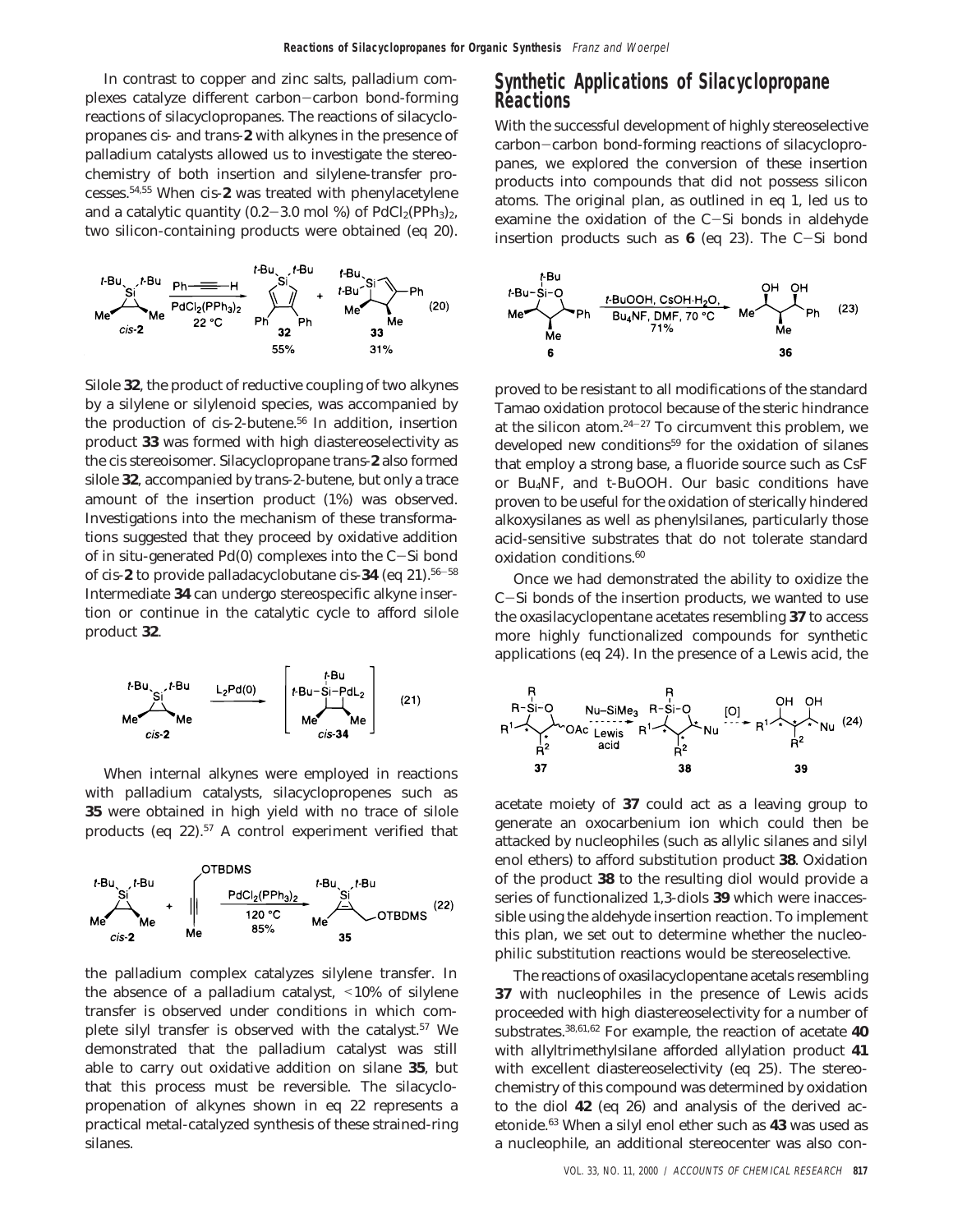trolled to obtain product **44** with high diastereoselectivity (eq 27).



Predicting the sense of selectivity for the nucleophilic substitution reactions of oxasilacyclopentane acetals proved to be more difficult than initially expected. For example, we anticipated that the reaction of acetate **16** with allyltrimethylsilane would afford predominately the 1,2 trans product. Instead, the 1,2-cis product was formed preferentially with excellent diastereoselectivity (Scheme 1). The stereochemistry of oxasilacyclopentane **46** was determined after oxidation and conversion to the acetonide **47**. 63,64 We observed similar contrasteric selectivities in the nucleophilic substitution reactions of sterically hindered tetrahydrofuran acetals.<sup>65</sup> Our investigations of these unusual selectivities led us to pursue the factors that control the stereoselective reactions of five-membered ring oxocarbenium ions. This work has led to the development of a general stereoelectronic model for nucleophilic additions to five-membered oxocarbenium ions.<sup>66</sup> Application of this model suggests that the 1,2-cis product **46** is the result of "inside attack" on oxocarbenium ion **45** from the bottom face (Scheme 1).62

**Scheme 1**



Recently, we have extended our studies of oxasilacyclopentane acetal chemistry by devising a two-step synthesis of oxasilacyclopentane acetals **48** from  $\alpha$ , $\beta$ -unsaturated esters (eq 28).<sup>67</sup> Conjugate addition of a hydrosilyl



anion to an enoate provided the *â*-hydrosilyl ester, which was capable of hydrosilylation in the presence of fluoride ion. Nucleophilic substitution on the resulting acetals **48** with allyltrimethylsilane proceeded with high diastereoselectivity (eq 29) to afford products **49** which are analogous to those obtained using silacyclopropane insertion methodology. We envisioned that this approach would be amenable to the preparation of enantiomerically pure oxasilacyclopentane acetals and allow us to access a more diverse array of products.



### **New Directions**

Although our examples of stereoselective insertion and nucleophilic substitution reactions have proven the synthetic utility of strained-ring silicon compounds, we feel that there are still large advances to be made in this area. Our goal at the outset of this project was to expand the limited scope of carbon-carbon bond-forming reactions of silacyclopropanes to applications in stereoselective synthesis. Now, the limitations of this chemistry have shifted to the paucity of silacyclopropanes that are available. We plan to address this issue by developing the silacyclopropanation of functionalized chiral alkenes to obtain enantiomerically pure silacyclopropanes which can undergo further stereo- and regioselective insertion reactions. Ultimately, we envision employing a one-step protocol for the in situ silacyclopropanation and ringexpansion of an advanced synthetic intermediate to convert a chiral alkene to a stereodefined polyoxygenated moiety.

Our first advance in this direction is the diastereoselective silacyclopropanation of functionalized chiral alkenes. For example, silacyclopropanation of cyclohexene **50**, which was prepared in two steps from 1,3-cyclohexadiene,68 afforded silane **51** as a single diastereomer (eq 30). Further transformations of this chiral silacyclopropane allowed us to construct highly substituted cyclohexanes such as **52** with high diastereoselectivity (eq 30).



We are also exploring whether we can use the stereochemistry of oxasilacyclopentane products to influence the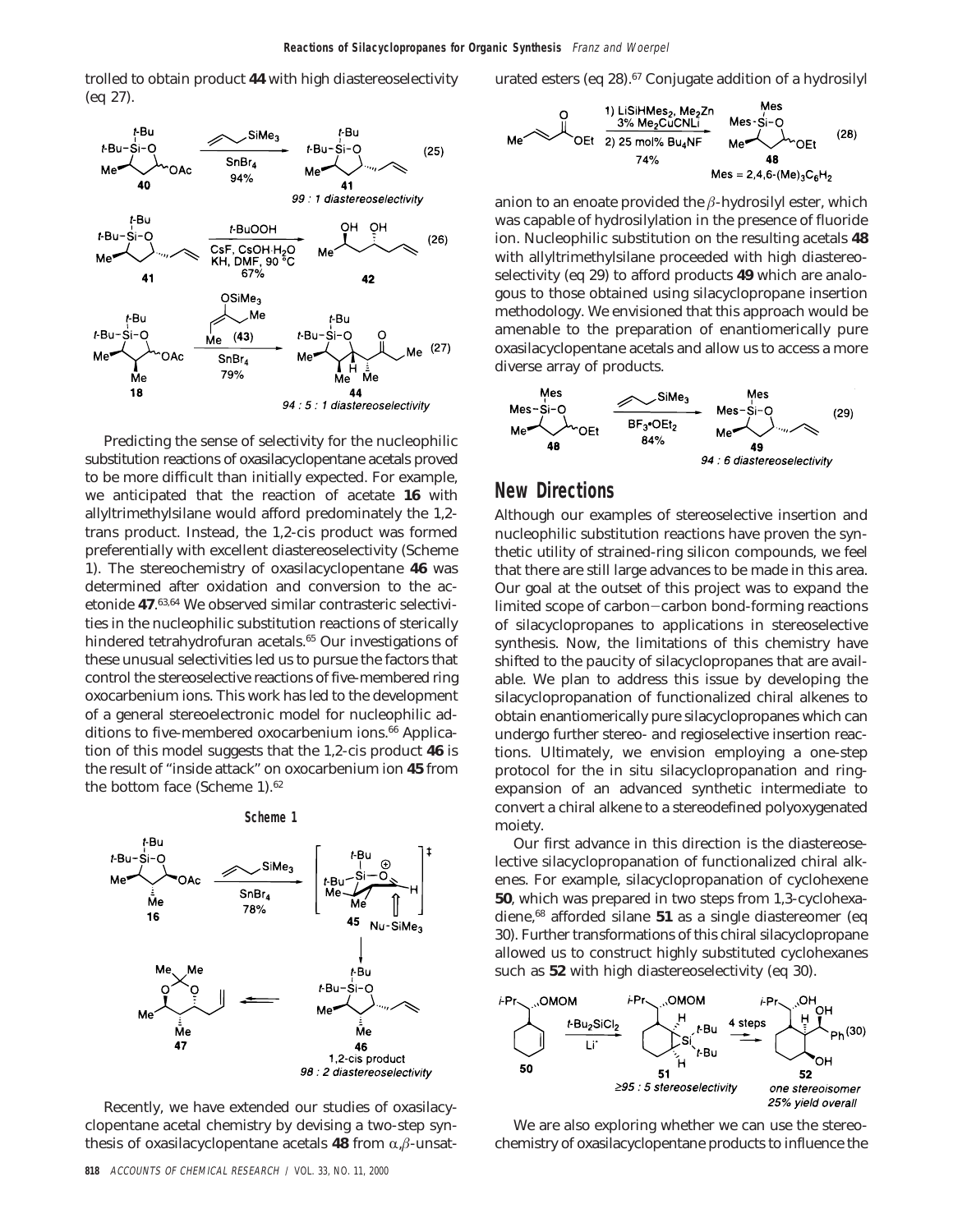stereochemical outcomes of further transformations on these compounds. For example, the stereochemistry of silacyclopropane *cis*-**2** was translated to the stereochemistry of the ethyl ketone **44** (eq 27), which might be used to control the stereochemistry of subsequent aldol reactions (eq 31). This sequence would allow access to highly oxygenated organic compounds rapidly and stereoselectively.



### **Conclusion**

Although many challenges still lie ahead, we are closer to our goal of developing silacyclopropanes as intermediates for stereoselective organic synthesis. During our investigations, we have learned much about the reactivity of these strained-ring silanes and the stereochemistry of their ringopening reactions. We have shown that silacyclopropanes react with carbonyl compounds under mild conditions. These reactions are stereospecific, as well as highly stereo-, regio-, and chemoselective. By appropriate choice of catalyst, the regiochemistry of these reactions may be tuned to give the desired product. Stereoselective nucleophilic substitution reactions and stereospecific oxidation of the C-Si bond to a carbon-oxygen bond allow silacyclopropanes to be converted to synthetically attractive 1,3 diols for the synthesis of polyoxygenated organic molecules with several stereogenic centers.

*We thank all of our co-workers who have made invaluable contributions to the development of this research; their names are included in the references list. This research was supported by the National Institutes of Health (General Medical Sciences) as well as the American Cancer Society, the Petroleum Research Foundation, and the University of California Cancer Research Coordinating Committee. A.K.F. thanks Abbott Laboratories for a Graduate Research Fellowship. K.A.W. thanks AstraZeneca, the Camille and Henry Dreyfus Foundation, Glaxo-Wellcome, Merck, the Research Corporation, and the Alfred P. Sloan Foundation for awards to support research.*

### **References**

- (1) Sella, A.; Basch, H.; Hoz, S. Reactivity of Strained Compounds: Is Ground-State Destabilization the Major Cause for Rate En-<br>hancement? J. Am. Chem. Soc. 1996, 118, 416-420. hancement? *J. Am. Chem. Soc.* 1996, 118, 416-420.<br>(2) Sella, A.; Basch, H.; Hoz, S. Strain Release is not Enough.
- Tetrahedron Lett. **<sup>1996</sup>**, <sup>37</sup>, 5573-5576. (3) Wong, H. N. C.; Hon, M.-Y.; Tse, C.-W.; Yip, Y.-C.; Tanko, J.;
- Hudlicky, T. Use of Cyclopropanes and Their Derivatives in Organic Synthesis. Chem. Rev. **<sup>1989</sup>**, <sup>89</sup>, 165-198.
- (4) Doyle, M. P. Asymmetric Cyclopropanation. In Catalytic Asymmetric Synthesis; Ojima, I., Ed.; VCH: New York, 1993; pp 63- 99.
- (5) Padwa, A.; Murphree, S. S. Three-Membered Ring Systems. In Progress in Heterocyclic Chemistry; Suschitzky, H., Scriven, E. F. V., Eds.; Pergamon: New York, 1994; Vol. 6, pp 56-73.
- (6) Tanner, D. Chiral Aziridines-Their Synthesis and Use in Stereoselective Transformations. Angew. Chem., Int. Ed. Engl. **1994**, 33, <sup>599</sup>-619. (7) Langkopf, E.; Schinzer, D. Uses of Silicon-Containing Compounds
- in the Synthesis of Natural Products. Chem. Rev. **<sup>1995</sup>**, <sup>95</sup>, 1375- 1408.
- (8) Fleming, I.; Barbero, A.; Walter, D. Stereochemical Control in Organic Synthesis using Silicon-Containing Compounds. Chem. Rev. **1997**, 97, 2063-2192.
- (9) Seyferth, D.; Annarelli, D. C. Hexamethylsilirane. A Simple, Isolable Silacyclopropane. J. Am. Chem. Soc. **<sup>1975</sup>**, <sup>97</sup>, 2273- 2275.
- (10) Seyferth, D.; Annarelli, D. C.; Vick, S. V.; Duncan, D. P. Hexamethylsilirane I. Preparation, Characterization, and Thermal De-
- composition. J. Organomet. Chem. **<sup>1980</sup>**, <sup>201</sup>, 179-195. (11) Seyferth, D.; Annarelli, D. C.; Shannon, M. L.; Escudie, J.; Duncan, D. P. Hexamethylsilirane II. Ring-Opening Reactions with Some Simple Reagents. J. Organomet. Chem. **<sup>1982</sup>**, <sup>225</sup>, 177-191.
- (12) Seyferth, D.; Duncan, D. P.; Shannon, M. L.; Goldman, E. W. Hexamethylsilirane. 5. Conversion to Five-Membered Ring Silicon Compounds by "Two-Atom" Insertion Reactions of Aryl Olefins, 1,3-Dienes, and Conjugated Acetylenes. Organometallics **1984**, <sup>3</sup>, 574-578. (13) Seyferth, D.; Duncan, D. P.; Shannon, M. L. Hexamethylsilirane.
- 6. Conversion to 1-Oxa-2-silacyclopentanes by "Two-Atom" Insertion Reactions of Aldehydes and Ketones. Organometallics **<sup>1984</sup>**, <sup>3</sup>, 579-583 and references therein.
- (14) Saso, H.; Ando, W.; Ueno, K. Novel Si-C Bond Cleavages of Alkylidenesiliranes in the Reaction with Nucleophiles. Tetrahedron **<sup>1989</sup>**, <sup>45</sup>, 1929-1940.
- (15) Boudjouk, P.; Black, E.; Kumarathasan, R.; Samaraweera, U.; Castellino, S.; Oliver, J. P.; Kampf, J. W. Synthesis, Structures, and Reactions of Sulfur and Selenium Insertion Products of 1,1- Di-tert-butylsiliranes. Organometallics **<sup>1994</sup>**, <sup>13</sup>, 3715-3727.
- (16) Pae, D. H.; Xiao, M.; Chiang, M. Y.; Gaspar, P. P. Diadamantylsilylene and Its Stereochemistry of Addition. J. Am. Chem. Soc. **<sup>1991</sup>**, <sup>113</sup>, 1281-1288.
- (17) Zhang, S.; Wagenseller, P. E.; Conlin, R. T. Stable 2-Vinylsiliranes. J. Am. Chem. Soc. **<sup>1991</sup>**, <sup>113</sup>, 4272-4278.
- (18) Gordon, M. S.; Boatz, J. A.; Walsh, R. Heats of Formation of Alkylsilanes. J. Phys. Chem. **<sup>1989</sup>**, <sup>93</sup>, 1584-1585.
- (19) Carbon-carbon bond formation using silacyclobutanes has been studied as well: Takeyama, Y.; Oshima, K.; Utimoto, K. Base Induced Reaction of Silacyclobutane with Aldehyde or Epoxide. Tetrahedron Lett. **<sup>1990</sup>**, <sup>31</sup>, 6059-6062.
- (20) Bobbitt, K. L.; Gaspar, P. P. 1:2-Adducts from Silylene and 1,3- Butadiene. J. Organomet. Chem. **<sup>1995</sup>**, <sup>499</sup>, 17-26.
- (21) Tortorelli, V. J.; Jones, M., Jr.; Wu, S.-h.; Li, Z.-h. Stereospecific Additions of Dimethylsilylene and Diphenylsilylene to Olefins. Organometallics **<sup>1983</sup>**, <sup>2</sup>, 759-764.
- (22) Belzner, J.; Ihmels, H.; Kneisel, B. O.; Gould, R. O.; Herbst-Irmer, R. Reactions of a Cyclotrisilane with Olefins and Dienes: Evidence for an Equilibrium Between Silylenes and a Cyclotrisilane. Organometallics **<sup>1995</sup>**, <sup>14</sup>, 305-311.
- (23) Boudjouk, P.; Samaraweera, U.; Sooriyakumaran, R.; Chrusciel, J.; Anderson, K. R. Convenient Routes to Di-tert-butylsilanediyl: Chemical, Thermal and Photochemical Generation. Angew. Chem., Int. Ed. Engl. **<sup>1988</sup>**, <sup>27</sup>, 1355-1356.
- (24) Tamao, K.; Ishida, N.; Tanaka, T.; Kumada, M. Hydrogen Peroxide Oxidation of the Silicon-Carbon Bond in Organoalkoxysilanes. Organometallics **<sup>1983</sup>**, <sup>2</sup>, 1694-1696.
- (25) Tamao, K. Oxidative Cleavage of the Silicon-Carbon Bond; Development, Mechanism, Scope, and Limitations. In Advances in Silicon Chemistry; Larson, G. L., Ed.; JAI: Greenwich, CT, 1996; Vol. 3,  $pp 1-62$ .
- (26) Fleming, I. Silyl-to-Hydroxy Conversion in Organic Synthesis. Chemtracts-Org. Chem. **1996**, 9, 1-64.
- (27) Jones, G. R.; Landais, Y. The Oxidation of the Carbon-Silicon Bond. Tetrahedron **<sup>1996</sup>**, <sup>52</sup>, 7599-7662.
- (28) Bodnar, P. M.; Palmer, W. S.; Shaw, J. T.; Smitrovich, J. H.; Sonnenberg, J. D.; Presley, A. L.; Woerpel, K. A. Stereo- and Regiochemistry of Aldehyde Insertions into the C-Si Bonds of Siliranes. J. Am. Chem. Soc. **<sup>1995</sup>**, <sup>117</sup>, 10575-10576.
- (29) Bodnar, P. M.; Palmer, W. S.; Ridgway, B. H.; Shaw, J. T.; Smitrovich, J. H.; Woerpel, K. A. Stereo- and Regioselectivity of Reactions of Siliranes with Aldehydes and Related Substrates. J. Org. Chem. **<sup>1997</sup>**, <sup>62</sup>, 4737-4745.
- (30) Chuit, C.; Corriu, R. J. P.; Reye, C.; Young, J. C. Reactivity of Pentaand Hexacoordinate Silicon Compounds and Their Role as Reaction Intermediates. Chem. Rev. **<sup>1993</sup>**, <sup>93</sup>, 1371-1448.
- (31) Shaw, J. T.; Woerpel, K. A. Stereoselective Insertion of Formamides into the C-Si Bond of Siliranes. J. Org. Chem. **<sup>1997</sup>**, <sup>62</sup>,
- <sup>442</sup>-443. (32) Kahne, D.; Still, W. C. Hydrolysis of a Peptide Bond in Neutral Water. J. Am. Chem. Soc. **<sup>1988</sup>**, <sup>110</sup>, 7529-7534.
- (33) Sullivan, S. A.; DePuy, C. H.; Damrauer, R. Gas-Phase Reactions of Cyclic Silanes. J. Am. Chem. Soc. **<sup>1981</sup>**, <sup>103</sup>, 480-481.